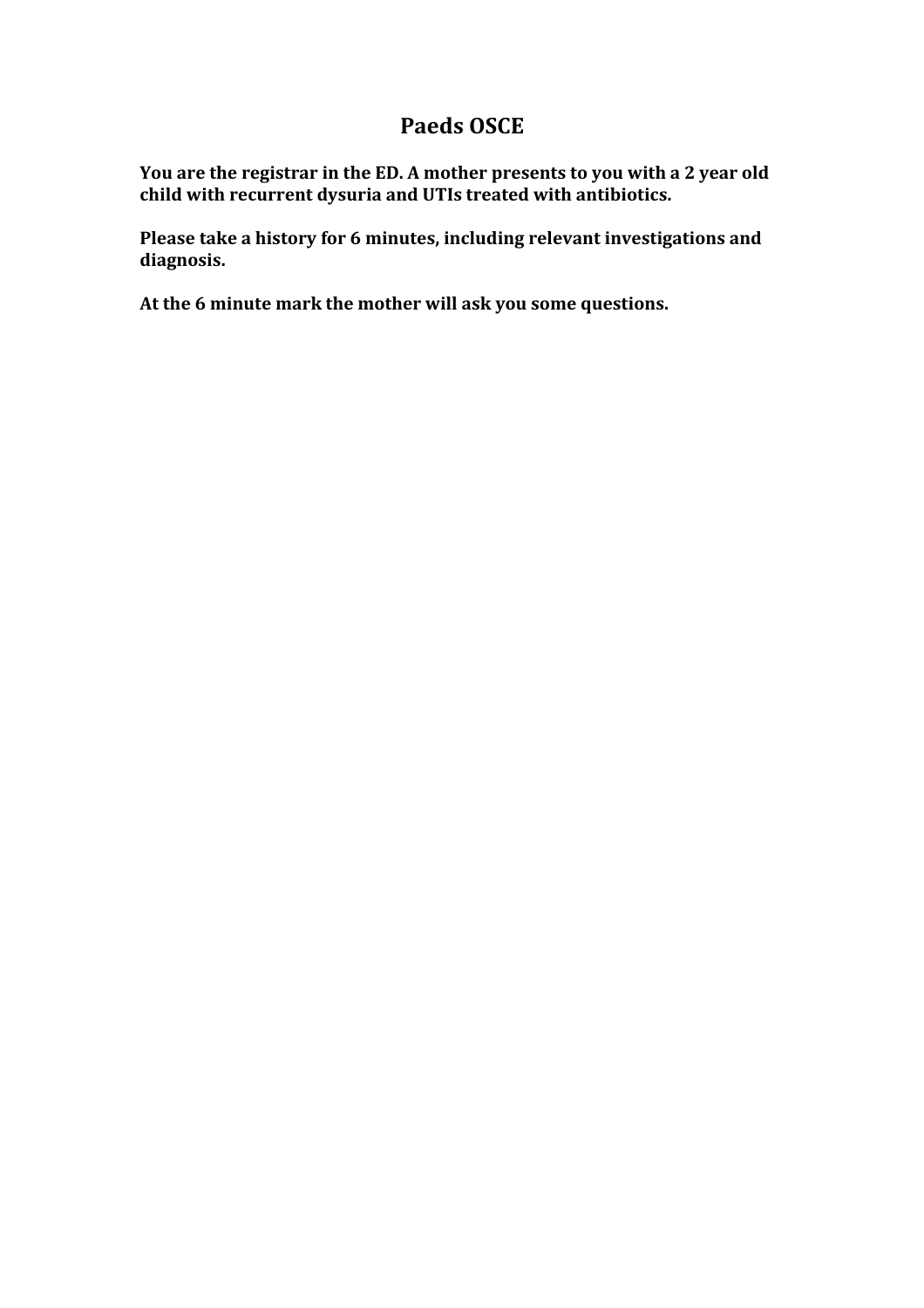| NA <sub>O</sub>        | Name - Lola                                                                                                                                                  |  |
|------------------------|--------------------------------------------------------------------------------------------------------------------------------------------------------------|--|
|                        | Age - 2 years                                                                                                                                                |  |
|                        | $0$ – non-existent                                                                                                                                           |  |
| <b>HOPC</b>            | "Lola has been having these recurrent UTIs, and this is the last<br>straw. We want to see somebody about this"                                               |  |
|                        |                                                                                                                                                              |  |
|                        | UTIs started about 6 months after birth. Only seen local doctor,<br>as each time has responded to antibiotics                                                |  |
|                        | She has been really irritable for the last 2 days and we think that<br>this is another UTI. Vomiting as of this morning. No blood<br>present in the vomitus. |  |
|                        | Decreased appetite as of yesterday, constant rubbing stomach.                                                                                                |  |
|                        | Nil signs of haematuria, Light signs of infection                                                                                                            |  |
| <b>Vital Signs</b>     | Temperature - 38.1 <sup>o</sup> C                                                                                                                            |  |
|                        | $HR - 85$ bpm                                                                                                                                                |  |
|                        | $BP - 87/41$ mmHg                                                                                                                                            |  |
|                        | $RR - 24$ bpm                                                                                                                                                |  |
| <b>Birth</b>           | Born at 40/40 gestation, nil complications, NVD - nil TORCH<br>infections.                                                                                   |  |
|                        | If asked about antenatal US: On antenatal US noted slightly                                                                                                  |  |
|                        | enlarged kidneys but not followed up - bilateral hydronephrosis                                                                                              |  |
| Family                 | Maternal - Diabetes, had kidney disease as a child                                                                                                           |  |
| History                | Paternal - NAD                                                                                                                                               |  |
|                        | Nil siblings                                                                                                                                                 |  |
| Social History         | Immunisations - all up to date                                                                                                                               |  |
|                        | Currently attending day care                                                                                                                                 |  |
|                        | Spends a lot of time at friend's house down the road - all happy                                                                                             |  |
|                        | Nobody at home currently smoking                                                                                                                             |  |
|                        | Nil exposure to any toxins or household cleaning products                                                                                                    |  |
| Development            | Nil pets at home<br>Currently keeping up with day-care colleagues                                                                                            |  |
|                        | Stacking 6 blocks on top of each other                                                                                                                       |  |
|                        | Saying a few sentences which only mum can understand                                                                                                         |  |
| Growth                 | Currently on the 15 <sup>th</sup> centile for weight and 10 <sup>th</sup> centile for                                                                        |  |
|                        | height                                                                                                                                                       |  |
|                        | Mum and dad sitting around 60 <sup>th</sup> centile for gender                                                                                               |  |
|                        | Smaller than her cousins                                                                                                                                     |  |
| Investigations:        |                                                                                                                                                              |  |
| <b>Urinary Culture</b> | Culture grew E.Coli bacteria from suprapubic aspirate                                                                                                        |  |
| <b>FBE</b>             | Demonstrated raised WBC with neutrophilia                                                                                                                    |  |
| <b>CRP</b>             | CRP sitting at 15                                                                                                                                            |  |
| <b>UEC</b>             | $NAD - GFR > 90$                                                                                                                                             |  |
| Urinalysis             | Leukocytes, Nitrates present - trace protein                                                                                                                 |  |
| Voiding                | Demonstrated reflux with mild to moderate dilation                                                                                                           |  |